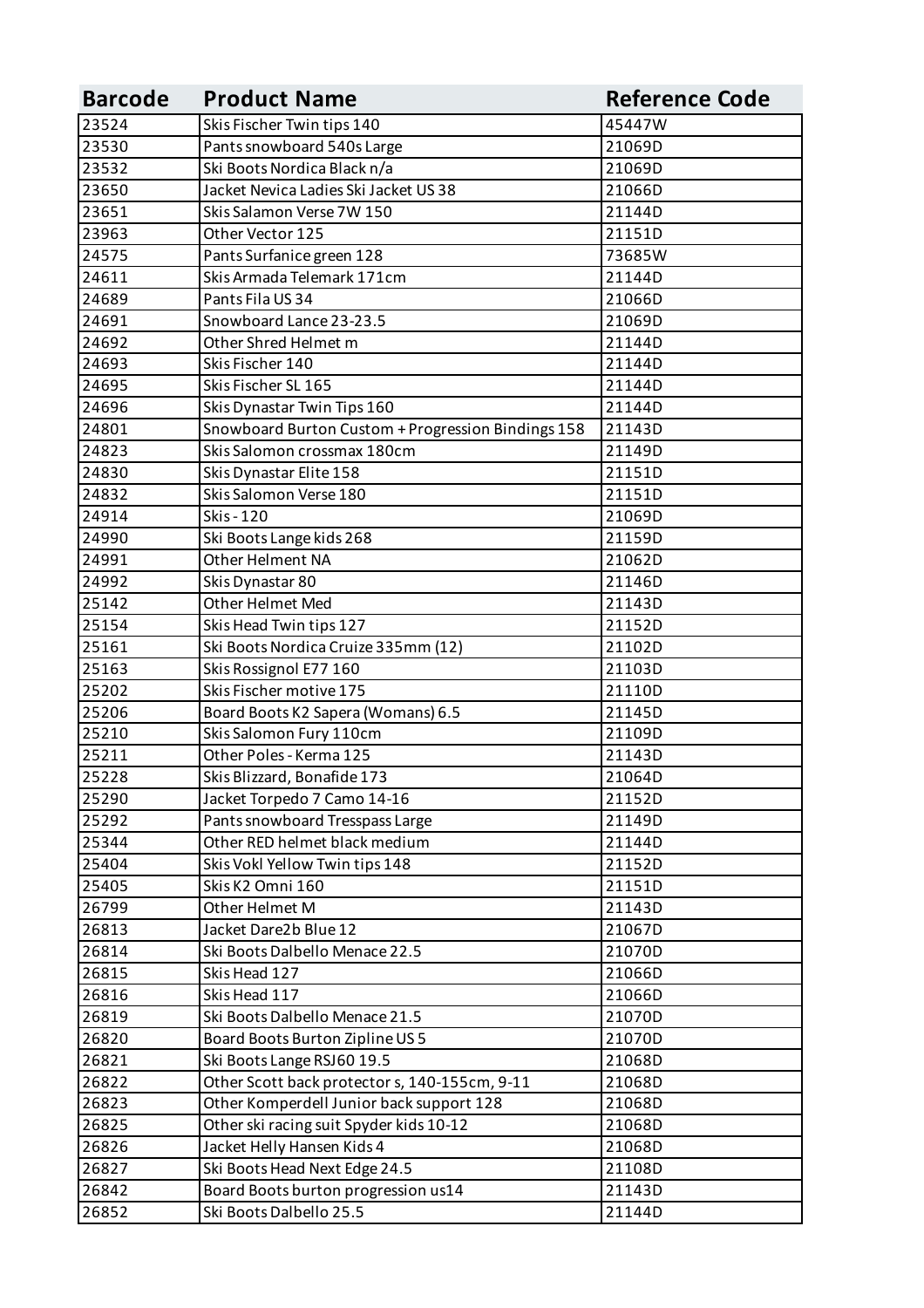| 26891 | Other POC free ride helmet Medium       | 21144D |
|-------|-----------------------------------------|--------|
| 26892 | Ski Boots Tecnica inotech 28.5          | 21144D |
| 26896 | Ski Boots Technica Blue 240-245         | 21152D |
| 26898 | Snowboard Haser Burton Board Bind 158   | 21073D |
| 26899 | Ski Boots Nordica 21.5                  | 21146D |
| 26943 | Ski Boots Salomon 23 / 23.5             | 21148D |
| 26944 | Pants Spyder Womens 8                   | 21068D |
| 26945 | Pants XTM Black kids 10                 | 21068D |
| 26946 | Other Suit Kids 3-4yrs                  | 21068D |
| 26947 | Pants XTM (black) Kids 12               | 21068D |
| 26948 | Pants Marmot Womens S                   | 21068D |
| 26950 | Jacket helly hansen M                   | 21068D |
| 26951 | Jacket Burton blue L                    | 21106D |
| 26952 | Jacket Spyder kids 6                    | 21068D |
| 26953 | Pants Picture Overalls M                | 21068D |
| 26954 | Pants Patagonia Army M                  | 21106D |
| 26955 | Pants Mt Warehouse Pants 9-10           | 21066D |
| 26956 | Jacket Voodoo Dolls ladies ski jacket M | 21066D |
| 26957 | <b>Board Boots Burton Black 23</b>      | 21106D |
| 26958 | Jacket Alpine Snowsport S               | 21066D |
| 26961 | Pants Mountain Warehouse 9-10           | 21066D |
| 26962 | Snowboard Burton Cursor 151             | 21150D |
| 26963 | Jacket Mountain Warehouse 13            | 21066D |
| 26965 | Other Regional (Poles) 95cm 38"         | 21066D |
| 26966 | Skis Dynastar active 158                | 21070D |
| 26969 | Other Lekit S45 (Poles) 36" 90cm        | 21066D |
| 26970 | Skis Rossignol with bindings 172        | 21104D |
| 26972 | Skis Head Easy Joy 143cm                | 21108D |
| 26973 | Board Boots DC US 7                     | 21155D |
| 26974 | Ski Boots Lange RS65 22.5               | 21070D |
| 26976 | Other Goggle na                         | 21155D |
| 26978 | Snowboard Atomic 153                    | 21069D |
| 26986 | Jacket Ski Jacket (black/yellow) mw S/P | 21154D |
| 26987 | Pants Ski/Board pants (Black) N/A       | 21154D |
| 26989 | Ski Boots lange 22.5                    | 21142D |
| 26990 | Jacket White Oakley puffer Jacket XS    | 21060D |
| 26991 | Skis Dynastar kids 130                  | 21159D |
| 26992 | Pants Burton (red) Snow pants XS        | 21060D |
| 26993 | Skis Dynastar, with bindings 100cm      | 21141D |
| 26994 | Ski Boots Nordica 16                    | 21141D |
| 26995 | Board Boots Burton Zipline US 4         | 21070D |
| 26996 | Other Kathmandu Gore Tex m              | 21141D |
| 26997 | Ski Boots Nordica 19.5                  | 21141D |
| 26998 | Other Helmet 50                         | 21064D |
| 26999 | Ski Boots salomon women's grey 26 (41)  | 21067D |
| 27000 | Pants Burton Black m                    | 21067D |
| 27001 | Snowboard Rome 142                      | 21065D |
| 27002 | Skis Fisher Kids RC4 Yellow 80cm        | 21061D |
| 27003 | Pants Burton green s                    | 21067D |
| 27004 | Pants Youth Original 12                 | 21065D |
| 27005 | Snowboard NorthWave TF1 US 8/S          | 21065D |
| 27006 | Other--                                 | 21069D |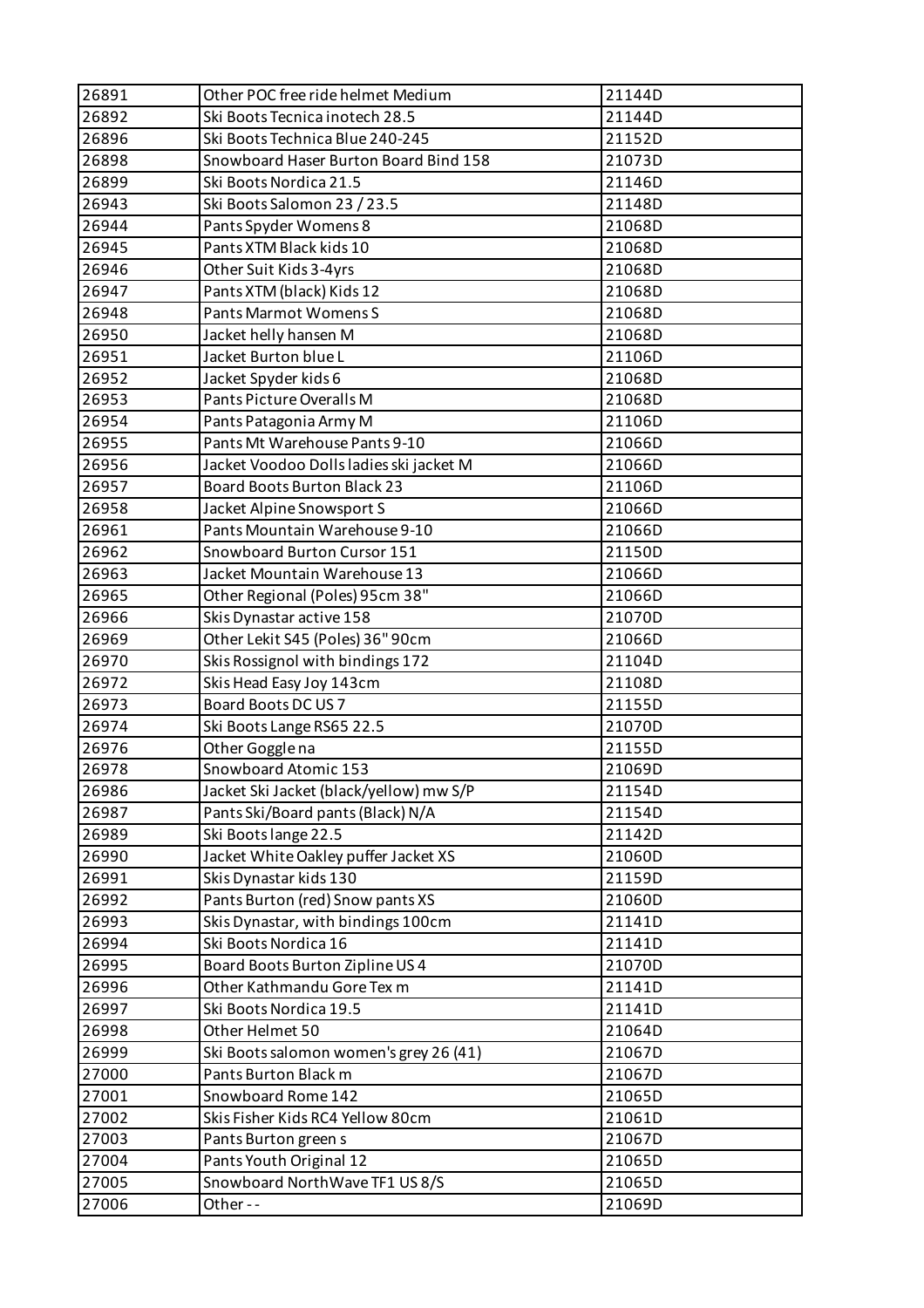| 27009 | Jacket MW Ski jacket green/white 10        | 21154D |
|-------|--------------------------------------------|--------|
| 27010 | Pants Mountain Warehouse purple 8          | 21154D |
| 27011 | Snowboard Burton 77                        | 21069D |
| 27012 | Skis - Kids Small                          | 21069D |
| 27014 | Pants Huffer L                             | 21145D |
| 27016 | Jacket Columbia Titanium Large             | 21149D |
| 27019 | <b>Skis K2 150</b>                         | 21136D |
| 27020 | Skis Rossignol 104                         | 21064D |
| 27024 | Ski Boots Technica 26.5                    | 21064D |
| 27025 | Other Sorrel -                             | 21064D |
| 27026 | Ski Boots Nordica 17.5                     | 21064D |
| 27032 | Skis Fischer Watea 176                     | 21062D |
| 27033 | Pants schoffel 128                         | 21064D |
| 27034 | Pants Ice Peak 4-5, 110                    | 21064D |
| 27039 | Skis K2 Amp 80x 170                        | 30604W |
| 27040 | Pants Be Fit Be You 6                      | 21064D |
| 27041 | Other Anon Helmet Black 52-55cm            | 21060D |
| 27044 | Other Helmet kids                          | 21069D |
| 27045 | Pants Pink Pants NA                        | 21062D |
| 27046 | Other Helmet Red Brand 55-57cm             | 21060D |
| 27047 | Skis Fisher Curv Pro 130cm                 | 21063D |
| 27051 | Jacket Jacket STS XL                       | 21062D |
| 27052 | Other Pink Helmet (Kids) NA                | 21069D |
| 27054 | Ski Boots Dabello Elegna 25.5              | 21062D |
| 27055 | Ski Boots Heads 23.5                       | 21136D |
| 27057 | Ski Boots Salomon 37                       | 21130D |
| 27058 | Other Ski Suit 10                          | 21130D |
| 27059 | Board Boots Ride Anthem US10               | 39634W |
| 27074 | Bindings Only Snowboard Salomon S5 M youth | 21153D |
| 27076 | Ski Boots Garmon Prophet Tele 27.5         | 21153D |
| 27078 | Pants Rip Curl Ladies S                    | 21157D |
| 27079 | Jacket torpedo 7 green grey black 10-12    | 21147D |
| 27080 | Jacket torpedo 7 pink black 10-12          | 21447D |
| 27081 | Jacket torpedo 7 grey/black 14-16          | 21147D |
| 27082 | Skis Armada twin tips 150                  | 21147D |
| 27083 | Other Atomic Helmet Medium                 | 21147D |
| 27084 | Skis Volkl Allura 165                      | 21147D |
| 27085 | Skis Fischer SL 145                        | 21147D |
| 27086 | Skis K2 Apache 188                         | 21147D |
| 27087 | Skis Dynastar Touring 186                  | 21071D |
| 27088 | Ski Boots Salomon 25                       | 39634W |
| 27089 | Skis Rossignol Twin Tips 167               | 21071D |
| 27094 | Skis Fischer Progressor 130                | 21109D |
| 27097 | SnowboardBurton cruzer 155                 | 21143D |
| 27099 | Skis K2 Super free 160                     | 21143D |
| 27101 | Board Boots burton tribute us9             | 21143D |
| 27104 | Jacket Roxy Green M                        | 21106D |
| 27105 | Jacket Patagonia S                         | 21106D |
| 27106 | Board Boots Molton Black 21                | 21106D |
| 27108 | Ski Boots Lange Blue 22.5                  | 21106D |
| 27109 | Board Boots Burton Zipline Red 22          | 21106D |
| 27118 | Skis Volkl Race Tiger 171cm                | 21101D |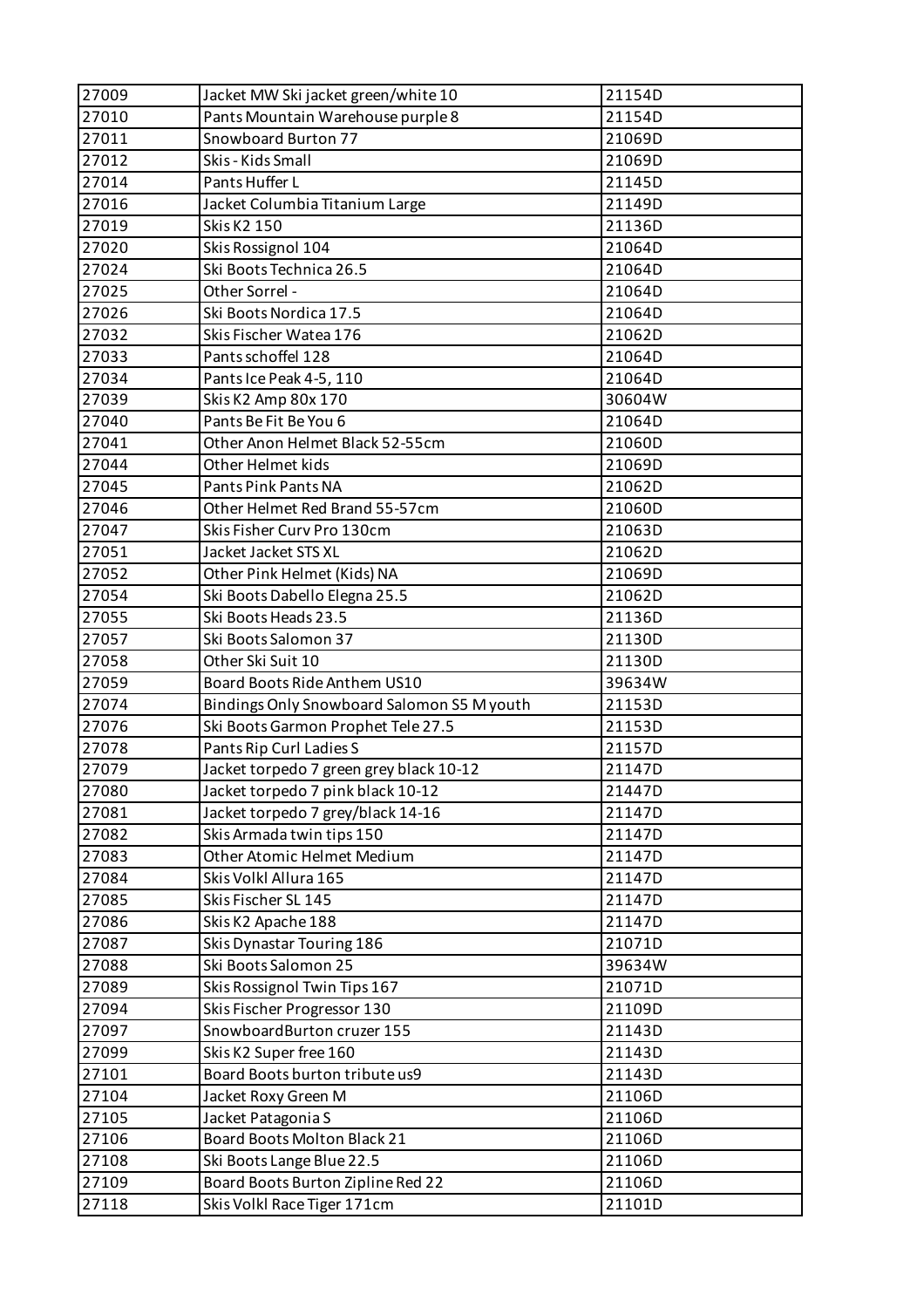| 27124   | Skis Fischer Skinner 131         | 21155D |
|---------|----------------------------------|--------|
| 27136   | Other Brenta-c snowchains n/a    | 21151D |
| 27137   | Other Konig Snowchains n/a       | 21151D |
| 27138   | Pants Picture Expedition 12      | 21151D |
| 167603  | Salomon 25.5                     | 1676W  |
| 449902  | Salomon ski poles 100cn          | 4499W  |
| 463101  | Bonfire Lg                       | 4631W  |
| 463102  | Vans Aura 41                     | 4631W  |
| 571101  | Volcom Jacket green Large        | 5711W  |
| 571102  | <b>Volcom Pants black Medium</b> | 5711W  |
| 571103  | Salomon Gloves black Large       | 5711W  |
| 730602  | QuickSilver X Series 3           | 7306W  |
| 730604  | BurtonProgression Gree 130       | 7306W  |
| 730605  | M3 Stagger Jr Red Blue 135       | 7306W  |
| 730606  | <b>Twist Powder Blue S</b>       | 7306W  |
| 946501  | Blizzard 150                     | 9465W  |
| 946503  | Dalbello DRS 130 26.6            | 9465W  |
| 946504  | Volkl racetigerGS 171            | 9465W  |
| 946505  | Elan Race SLX 151                | 9465W  |
| 1009201 | Volkl RTM 84 171                 | 10092W |
| 1009202 | Salomon Max JR 110               | 10092W |
| 1009203 | Poles Salomon kids 85            | 10092W |
| 1009204 | Helmet Giro Bevel L              | 10092W |
| 1009206 | Goggles kids with case Sm        | 10092W |
| 1417801 | Armada junior 126                | 14178W |
| 1417802 | Fischer RC4 race junio 130       | 14178W |
| 1417805 | Dalbello menace 4.0 24.5         | 14178W |
| 1806001 | Mtn. Warehouse White 16          | 18060W |
| 1806002 | Head (Team Race) 117 cm          | 18060W |
| 1806003 | Head (White/Black) 22.5          | 18060W |
| 1806004 | HeadSupershape i.Rally 163       | 18060W |
| 2128104 | Coalition Abyss 173              | 21281W |
| 2181401 | <b>Head 24.5</b>                 | 21814W |
| 2181402 | Dynaster 141                     | 21814W |
| 2181403 | <b>DC 12Y</b>                    | 21814W |
| 2326701 | $\sqrt{\frac{1}{10}}$ Cm         | 23267W |
| 2326702 | K2 136 cm                        | 23267W |
| 2326703 | Atomic 141 cm                    | 23267W |
| 2326704 | Surface 149 cm                   | 23267W |
| 2326705 | <b>Head 26.5</b>                 | 23267W |
| 2326706 | <b>Head 27.5</b>                 | 23267W |
| 2326707 | Boys Torpedo Navy 14-16          | 23267W |
| 2326708 | Boys Torpedo Navy 12-14          | 23267W |
| 2326710 | McKinley Purple XS               | 23267W |
| 2362201 | Blue white 6                     | 23622W |
| 2362202 | Surfanic Black bibs 116cm        | 23622W |
| 2362203 | Torpedo 7 black 2-4 yrs          | 23622W |
| 2362204 | Okco black bibs 6 kids           | 23622W |
| 2362205 | Kathmandu yellow 4               | 23622W |
| 2362206 | Youth Helmet pink Med            | 23622W |
| 2838301 | Salomon Mirage Helmet M          | 28383W |
| 2945401 | OLIN down vest 8yrs              | 29454W |
|         |                                  |        |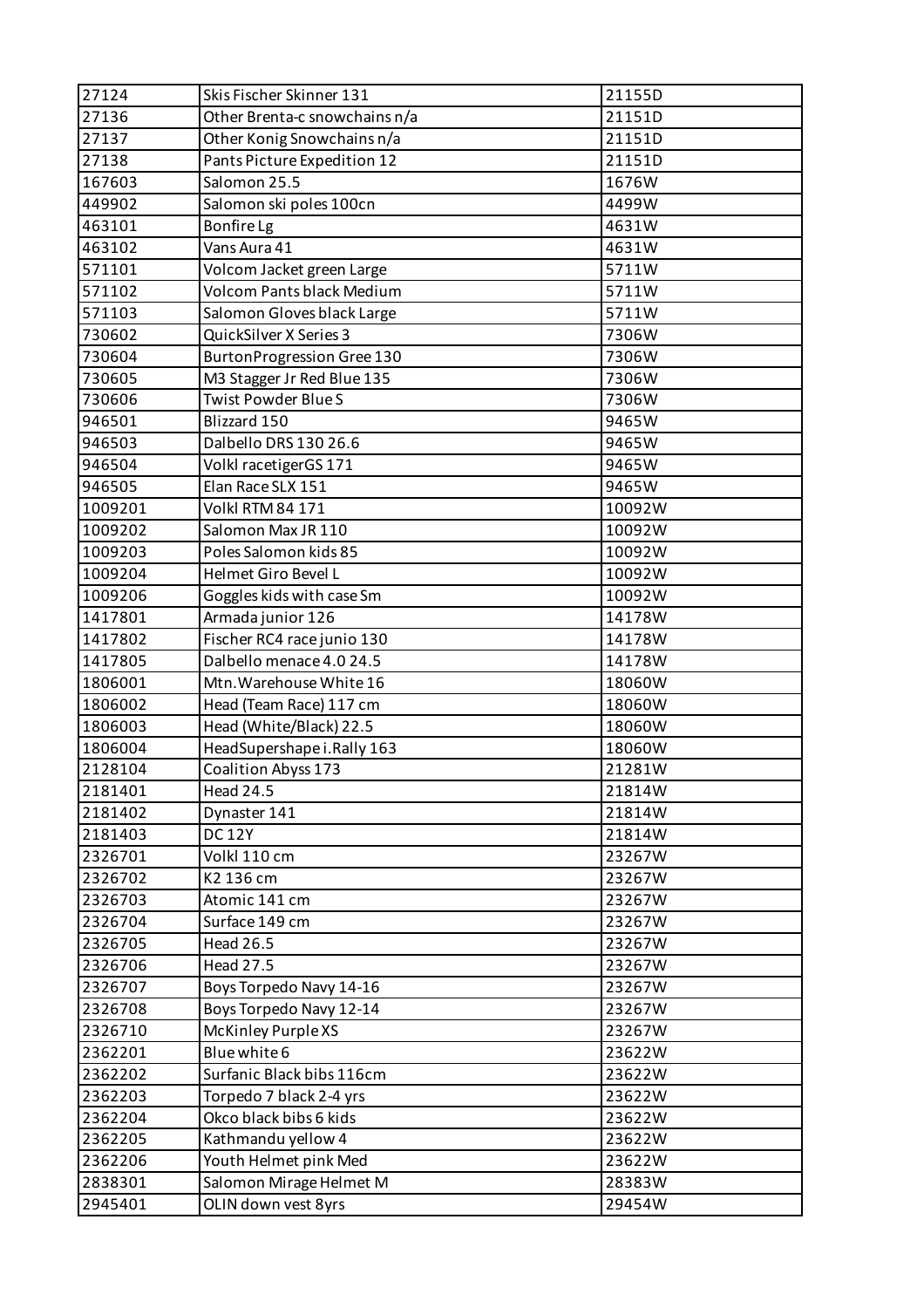| 3024101 | BD Machine (skis only) 174cm  | 30241W |
|---------|-------------------------------|--------|
| 3024102 | K2 Amp Rictor 177cm           | 30241W |
| 3024103 | BD Warrant w/ skins 178cm     | 30241W |
| 3024105 | K2 Public Enemy (tele) 169cm  | 30241W |
| 3024107 | K2 Kung Fujas 180cm           | 30241W |
| 3024108 | J Masterblaster 181           | 30241W |
| 3113001 | Head i.SL - Race stock 160    | 31130W |
| 3276402 | K2 Atlas Ride binding 162     | 32764W |
| 3276406 | Salomon Sticker Drake 166     | 32764W |
| 3276407 | Neversummer Legacy 163        | 32764W |
| 3276408 | Ride Kink Union Force 157     | 32764W |
| 3276409 | Volkl Cosmo Salomon 161       | 32764W |
| 3276410 | K2 Iron Maiden Atomic 164     | 32764W |
| 3276411 | Head Coaster Ride 115         | 32764W |
| 3276412 | Rome Artifact K2 158          | 32764W |
| 3276413 | Bataleon Riot Switch 154      | 32764W |
| 3276414 | Forum Young Blood un 148      | 32764W |
| 3448501 | Spyder [youth] -orange 14     | 34485W |
| 3448502 | Spyder [youth] - blue 16      | 34485W |
| 3516603 | Head Mya4 142cm               | 35166W |
| 3583902 | Volkl RaceTiger GS 176        | 35839W |
| 3583906 | Salamon Quest W 60 24-24.5    | 35839W |
| 3725401 | Volkl Bio logic -Rose 165cm   | 37254W |
| 3725402 | Volkl race carve Orang 170cm  | 37254W |
| 3725403 | Dachstein storm purp 24.5     | 37254W |
| 3725404 | Columbia - Mens Gray xtra lar | 37254W |
| 3752401 | Dalbello Gaia 16.5            | 37524W |
| 3752403 | Xtm pink 4                    | 37524W |
| 3839201 | RSJ60 Lange Blue 25.5         | 38392W |
| 3948101 | Volkl Kenja 163               | 39481W |
| 3963401 | fischer koa 80 147            | 39634W |
| 4230201 | White Nevica uk 14            | 42302W |
| 4230202 | Burton Womens Coco US 7.5     | 42302W |
| 4230203 | Salomon F22 Womens US 7.5     | 42302W |
| 4230205 | Purple Mtn Warehouse 7-8      | 42302W |
| 4230206 | Blue/Grey Wavetribe 5         | 42302W |
| 4230207 | Purple Columbia 6             | 42302W |
| 4230208 | Grey Check H&M 5-6            | 42302W |
| 4230210 | <b>STS Fawn M</b>             | 42302W |
| 4230211 | Macpac Purple Reversab 6      | 42302W |
| 4544701 | Rossignol Fun Girl 130        | 45447W |
| 4544703 | Roxy girl - checkered Kids 12 | 45447W |
| 4544704 | Spider girls Kids 12          | 45447W |
| 4544706 | Sun ice girls Kids 8          | 45447W |
| 4544707 | Macpac puffer 12 kids         | 45447W |
| 4549201 | Ride / Kink 147               | 45492W |
| 4549202 | ThirtyTwo / Prion 8           | 45492W |
| 4549203 | Saga snowboard hoodie M       | 45492W |
| 4549204 | <b>Bonfire M</b>              | 45492W |
| 4549205 | Bonfire L                     | 45492W |
| 4549206 | <b>Billabong WMSS</b>         | 45492W |
| 4549208 | Dragon goggles -              | 45492W |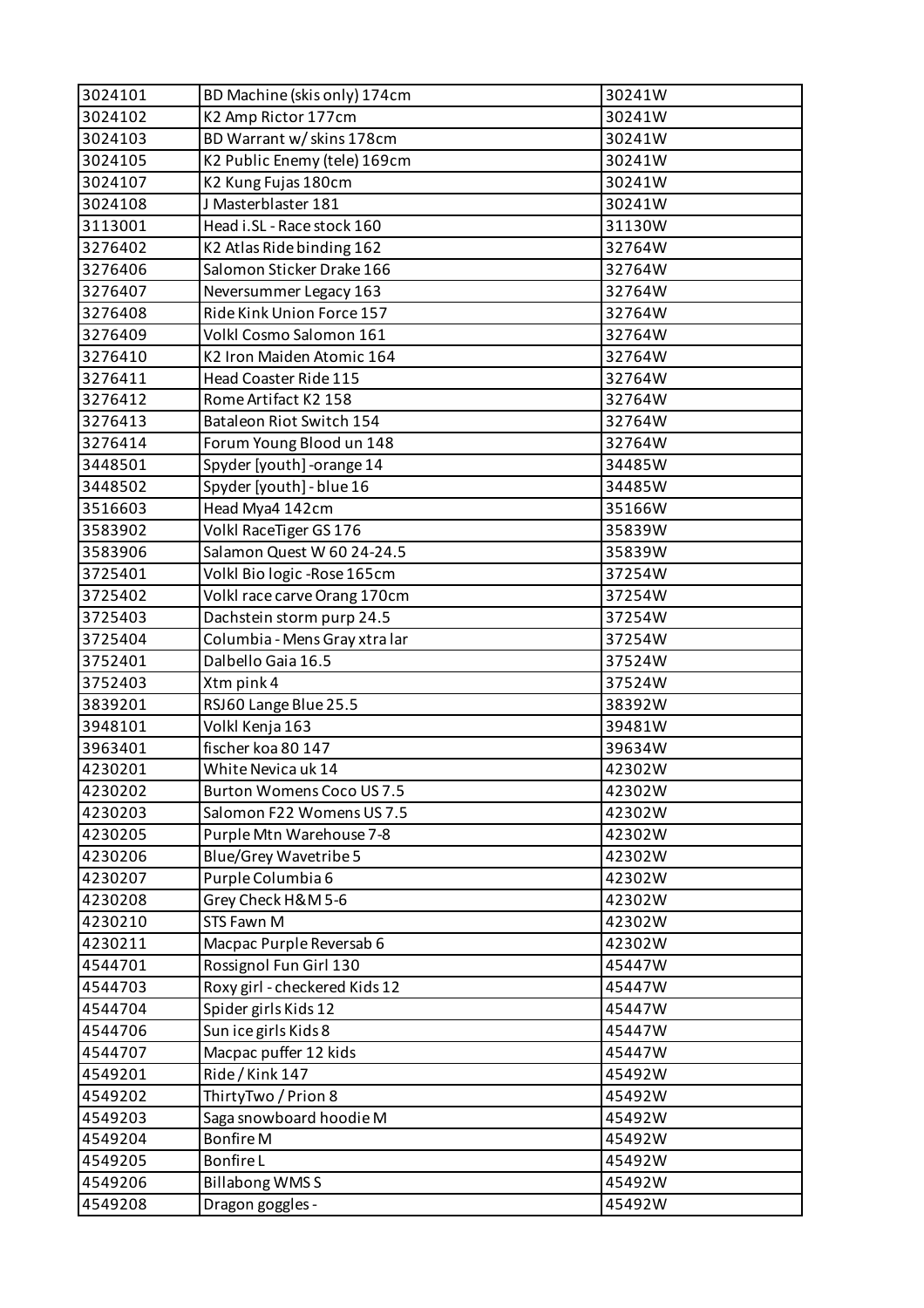| 4819002 | The North Face grey Medium     | 48190W |
|---------|--------------------------------|--------|
| 4819005 | Uniqlo black Small             | 48190W |
| 4819006 | BC Clothing red 10             | 48190W |
| 4819007 | ComptoirMontagnesgree M        | 48190W |
| 4819008 | Anon Raider black M 57-59      | 48190W |
| 4819009 | Salomon Icon blue/pur M 56-59c | 48190W |
| 4819010 | Reusch black Small             | 48190W |
| 4819011 | Dakine black/multi XS          | 48190W |
| 4819013 | Oakley red/black Small         | 48190W |
| 5251401 | Ski Goggles A                  | 52514W |
| 5251402 | Ski Goggles Adult              | 52514W |
| 5251403 | Ski GogglesKids                | 52514W |
| 5415601 | Lange RX110 25-25.5            | 54156W |
| 5524801 | burton org bro vest s          | 55248W |
| 5524802 | uniclo blue vest kids 7        | 55248W |
| 5524803 | defiance flash blue 140cm      | 55248W |
| 5524806 | burton imprint 25              | 55248W |
| 5524808 | daisy elan bindings            | 55248W |
| 5812401 | Head Powercore Twintip 156     | 58124W |
| 5812402 | Torpedo7 Aqua/Grey gir 8-10    | 58124W |
| 5812404 | Atomic Waymaker Jnr4 25/25.5   | 58124W |
| 5892901 | Voelkl Mantra 158              | 58929W |
| 5892903 | McKinley 16                    | 58929W |
| 5994201 | Grey Columbia Mens M           | 59942W |
| 5994202 | <b>Coreexplorer Mens XL</b>    | 59942W |
| 5994203 | Ladies Columbia Grey XS        | 59942W |
| 5994204 | Girls CraneSnowExtreme 14      | 59942W |
| 5994205 | Orage Red Jacket 10            | 59942W |
| 5994207 | Sporte Leisure thermal M       | 59942W |
| 5994208 | Rusty Mens L                   | 59942W |
| 5994210 | Giro Blue Helmet youth 51-55cm | 59942W |
| 5994211 | Giro black helmet L 59-62cm    | 59942W |
| 5994212 | Bolle youth goggles S          | 59942W |
| 5994213 | <b>POW Black Gloves S</b>      | 59942W |
| 5994214 | Dakine Black Gloves XS         | 59942W |
| 5994215 | The North Face Gloves S        | 59942W |
| 5994216 | Purple NorthfaceBeanie S       | 59942W |
| 5994217 | POW goretexBLKMittens S        | 59942W |
| 6233503 | down vest 10                   | 62335W |
| 6233505 | black bibbed 10                | 62335W |
| 6476801 | Rossignol - Temptation 166cm   | 64768W |
| 6476802 | Roxy - kids 110cm              | 64768W |
| 6476804 | Gloves-torpedo7 kids           | 64768W |
| 6476805 | Wildzone 5                     | 64768W |
| 6476806 | Burton/Living lining M         | 64768W |
| 6506601 | Section Inc Delware US Large   | 65066W |
| 6719701 | Leki Rider poles 95cm          | 67197W |
| 6820501 | Colli Step JR 138 138cm        | 68205W |
| 6820503 | Fischer Motive 182             | 68205W |
| 6820505 | Races (adjustable size 225-255 | 68205W |
| 7149101 | Fischer RC4 110                | 71491W |
| 7149102 | Purple 7-8                     | 71491W |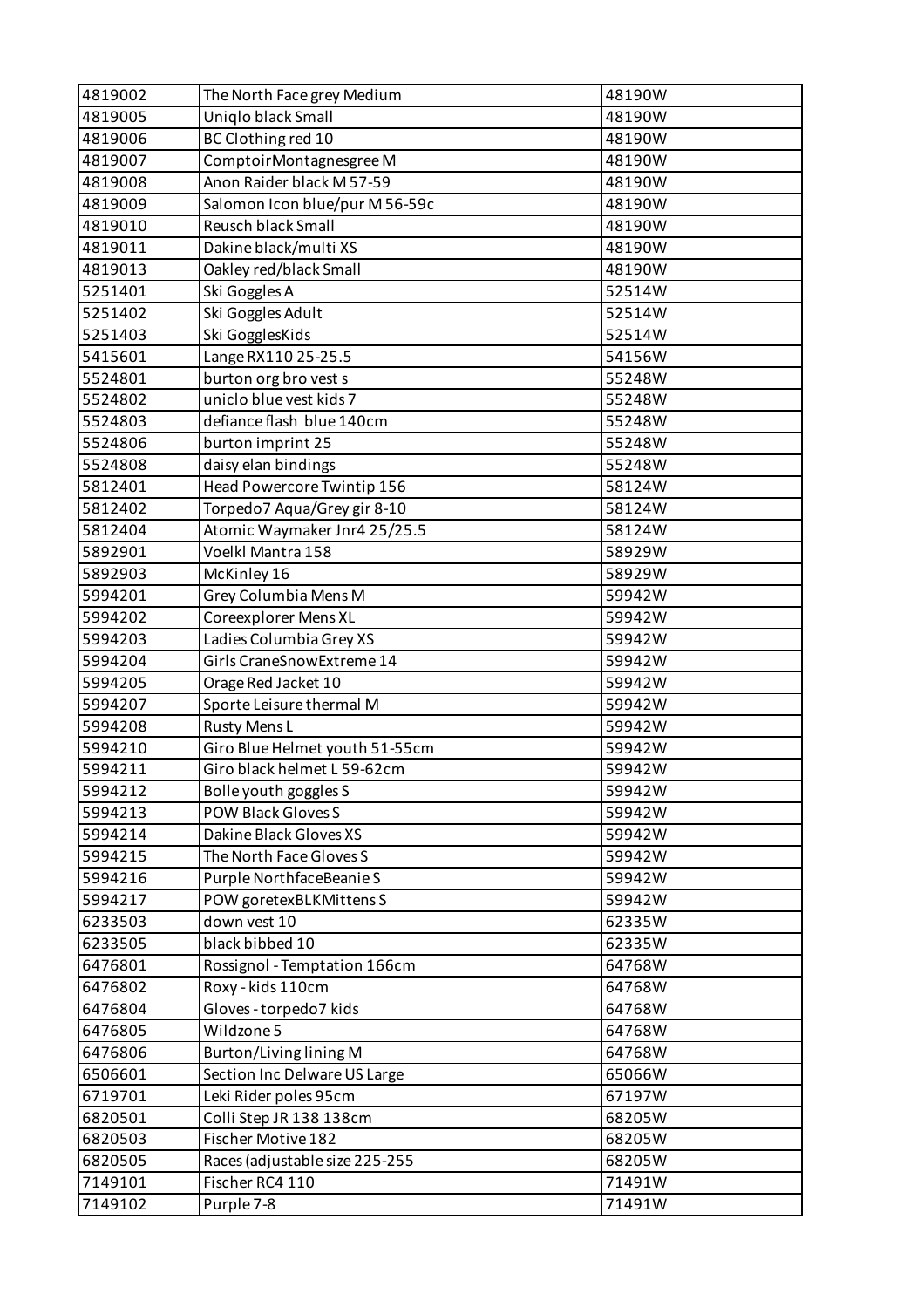| 7149103 | Blue Phenix 4-8                | 71491W |
|---------|--------------------------------|--------|
| 7149104 | pink helmet 52-55cm            | 71491W |
| 7149105 | Green poles 80cm               | 71491W |
| 7149106 | Mixed 8                        | 71491W |
| 7149107 | Torpedo 76-8                   | 71491W |
| 7149108 | <b>Head 22.5</b>               | 71491W |
| 7266801 | Rossignol Power Racing 150cm   | 72668W |
| 7868701 | ROSSIGNOL PRINCESS KID 80      | 78687W |
| 7868702 | NORDICA FIREARROW 275MM        | 78687W |
| 7868703 | HEAD EDGE 17.5                 | 78687W |
| 7868704 | <b>WEDGEASE NA</b>             | 78687W |
| 7868705 | COLOMBIA WHITE YTH10-12        | 78687W |
| 7891401 | <b>Blizzard Cochise 185cm</b>  | 78914W |
| 7891402 | Ride Crush 156cm               | 78914W |
| 7891403 | Burton Ruler R 42eur           | 78914W |
| 7891404 | K2 Ryker 40.5eur               | 78914W |
| 7891408 | Planks Blue Large              | 78914W |
| 7891409 | Roxy Blue L                    | 78914W |
| 7891410 | Volcom Beige XL                | 78914W |
| 7891411 | <b>Burton black Medium</b>     | 78914W |
| 7891412 | <b>Burton Gloves black M</b>   | 78914W |
| 7891413 | Surfanic Beige XL              | 78914W |
| 8480601 | Salomon Kids poles 90cm        | 84806W |
| 8480602 | Salomon Kids ski poles 90cm    | 84806W |
| 8480603 | Burton Kids helmet 51-54cm     | 84806W |
| 8480604 | Burton Kids ski helmet 51-54cm | 84806W |
| 8619101 | Head / Kids 22.5               | 86191W |
| 8619102 | Head / Kids 117                | 86191W |
| 8619103 | Burton / Kids 120              | 86191W |
| 8638101 | Lange RSJ 60 20.5              | 86381W |
| 8638102 | Dalbello Menace 2.0 20.5       | 86381W |
| 8638103 | Head Souphead x rental 127cm   | 86381W |
| 8638104 | Head Souphead x rental 115cm   | 86381W |
| 8858401 | Northwave Freesdom 25.0        | 88584W |
| 8913902 | Nordica - 60 Flex 24.5         | 89139W |
| 8913906 | Burton grey 10/12              | 89139W |
| 9068301 | o sin 137                      | 90683W |
| 9068304 | silver 36                      | 90683W |
| 9068307 | butron kids small              | 90683W |
| 9068308 | white ladies 12                | 90683W |
| 9136702 | Millenium3 black/green US6     | 91367W |
| 9136703 | Bern helmet turquoise XS-S     | 91367W |
| 9136704 | Scott black gloves 6           | 91367W |
| 9178604 | Smokin Vixen K2 144            | 91786W |
| 9178605 | 5150 Sienna Drake 141          | 91786W |
| 9178607 | Ride Compact K2 Charm 147      | 91786W |
| 9178608 | Forum Morrow bindings 146      | 91786W |
| 9178609 | Burton Air Custom 148          | 91786W |
| 9178610 | Drake Charm Queen 146          | 91786W |
| 9178611 | APO Isis / Ride bindin 147     | 91786W |
| 9178613 | Rossignol Trick Stick 151      | 91786W |
| 9178617 | GNU park Pickle 153            | 91786W |